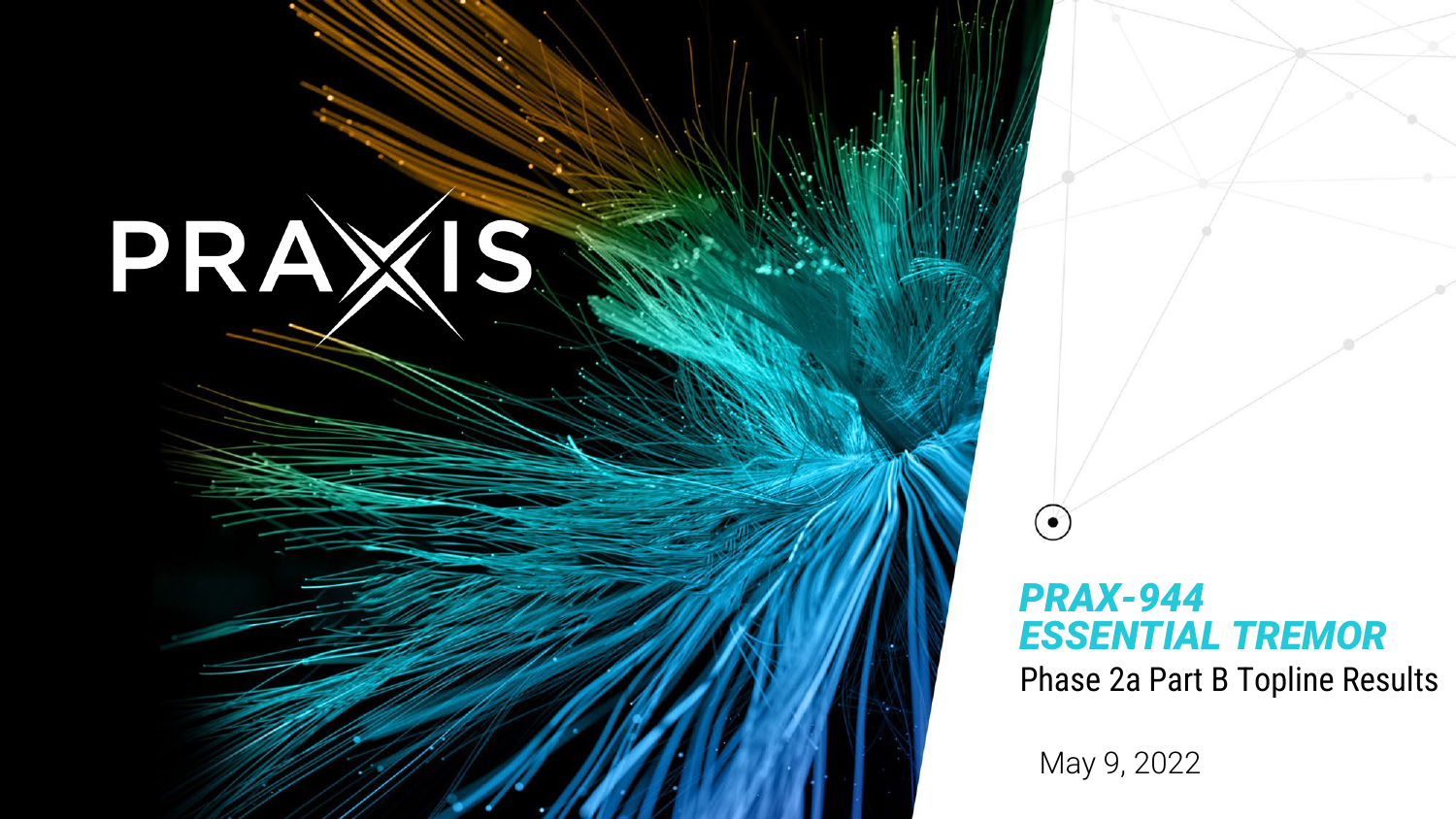## Forward-looking statements

This presentation may contain "forward-looking statements" within the meaning of the Private Securities Litigation Reform Act of 1995 relating to our business, operations, and financial conditions, including but not limited to express or implied statements regarding the current beliefs, expectations and assumptions regarding the future of our business, future plans and strategies, our development plans, our preclinical and clinical results and other future conditions. Words such as, but not limited to, "believe," "expect," "anticipate," "estimate," "intend," "plan," "would," "should" and "could," and similar expressions or words, identify forward-looking statements. Any forward-looking statements in this presentation are based on management's current expectations and beliefs and are subject to a number of risks, uncertainties and important factors that may cause actual events or results to differ materially from those expressed or implied by any forward-looking statements contained in this presentation, including, without limitation, risks relating to: (i) the success and timing of our ongoing clinical trials, (ii) the success and timing of our product development activities and initiating clinical trials, (iii) the success and timing of our collaboration partners' ongoing and planned clinical trials, (iv) our ability to obtain and maintain regulatory approval of any of our product candidates, (v) our plans to research, discover and develop additional product candidates, (vi) our ability to enter into collaborations for the development of new product candidates, (vii) our ability to establish manufacturing capabilities, and our and our collaboration partners' abilities to manufacture our product candidates and scale production, (viii) our ability to meet any specific milestones set forth herein, and (ix) uncertainties and assumptions regarding the impact of the COVID-19 pandemic on our business, operations, clinical trials, supply chain, strategy, goals and anticipated timelines. New risks and uncertainties may emerge from time to time, and it is not possible to predict all risks and uncertainties. Except as required by applicable law, we do not plan to publicly update or revise any forward-looking statements contained herein, whether as a result of any new information, future events, changed circumstances or otherwise. Although we believe the expectations reflected in such forward-looking statements are reasonable, we can give no assurance that such expectations will prove to be correct. Accordingly, readers are cautioned not to place undue reliance on these forward-looking statements.

For further information regarding the risks, uncertainties and other factors that may cause differences between Praxis' expectations and actual results, you should review the "Risk Factors" section of our Annual Report on Form 10-K filed for the period ended December 31, 2021, our Quarterly Reports on Form 10-Q and other filings with the Securities and Exchange Commission.

Certain information contained in this presentation relates to or is based on studies, publications, surveys and other data obtained from third-party sources and our own internal estimates and research. While we believe these third-party sources to be reliable as of the date of this presentation, we have not independently verified, and make no representation as to the adequacy, fairness, accuracy or completeness of, any information obtained from third-party sources. In addition, all of the market data included in this presentation involves a number of assumptions and limitations, and there can be no guarantee as to the accuracy or reliability of such assumptions. Finally, while we believe our own internal research is reliable, such research has not been verified by any independent source.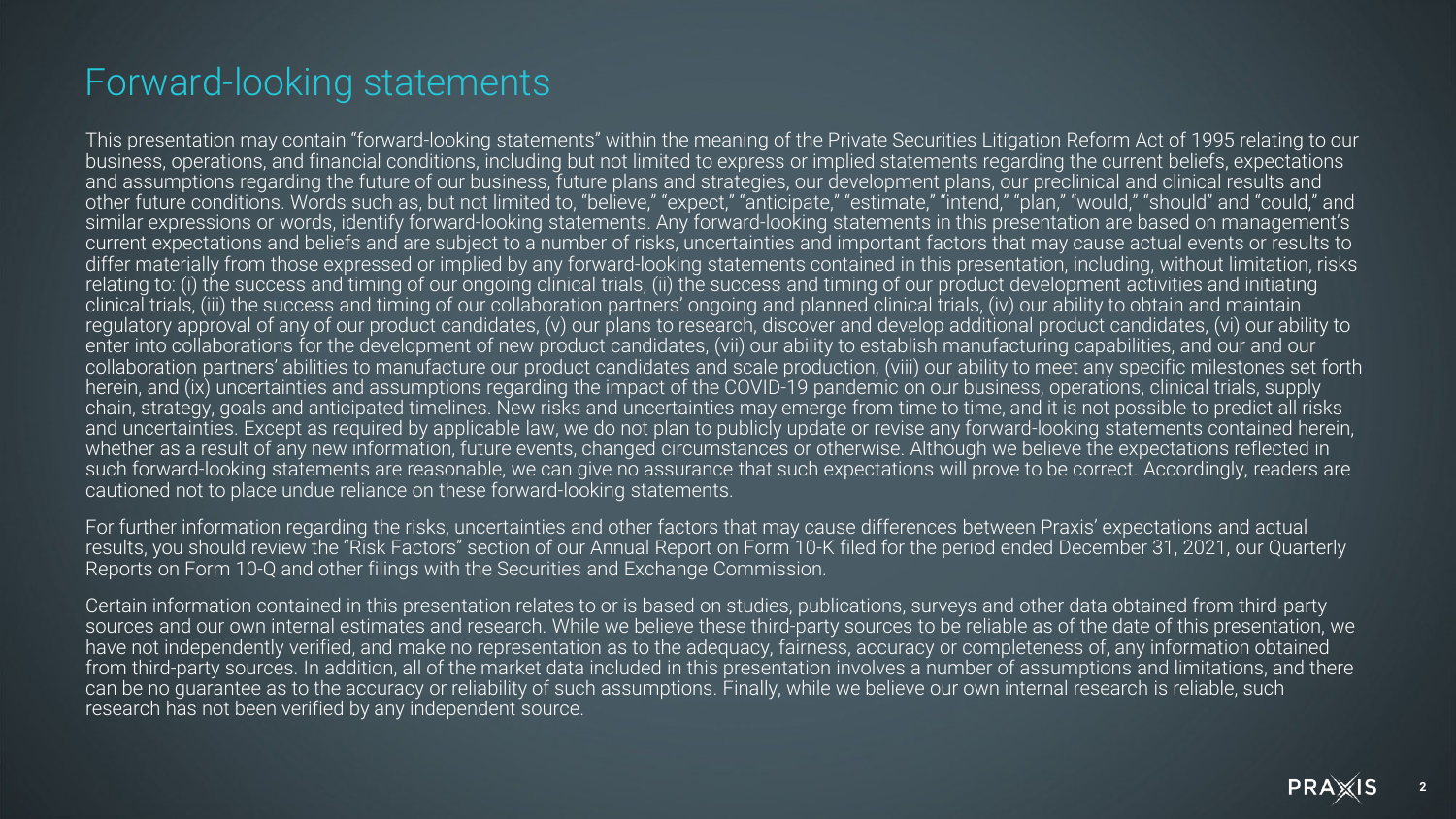# PRAX-944 Phase 2a Part B open-label and randomized withdrawal study design

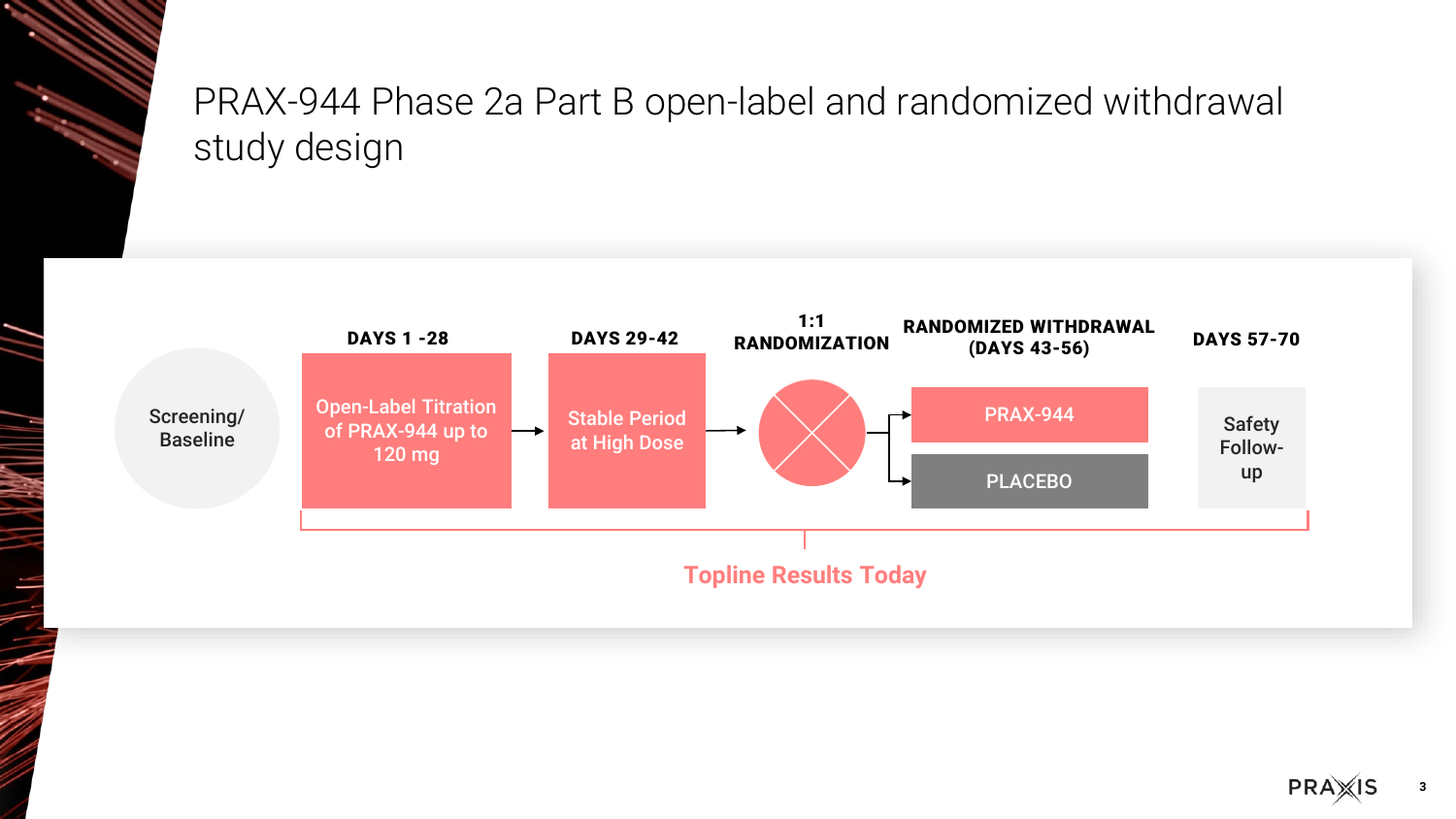## PRAX-944 Phase 2a Part B patient disposition



<sup>1</sup>Site suspended due to protocol violations, no evaluable data for three patients after Day 1; See Slide 10 for safety data <sup>2</sup>Three patients discontinued at the 40mg (escalation), 60mg (escalation), and 40mg (down-titration) dose level <sup>3</sup>Three patients down titrated to 20mg, 60mg, 100mg dose level Source: Praxis Data on file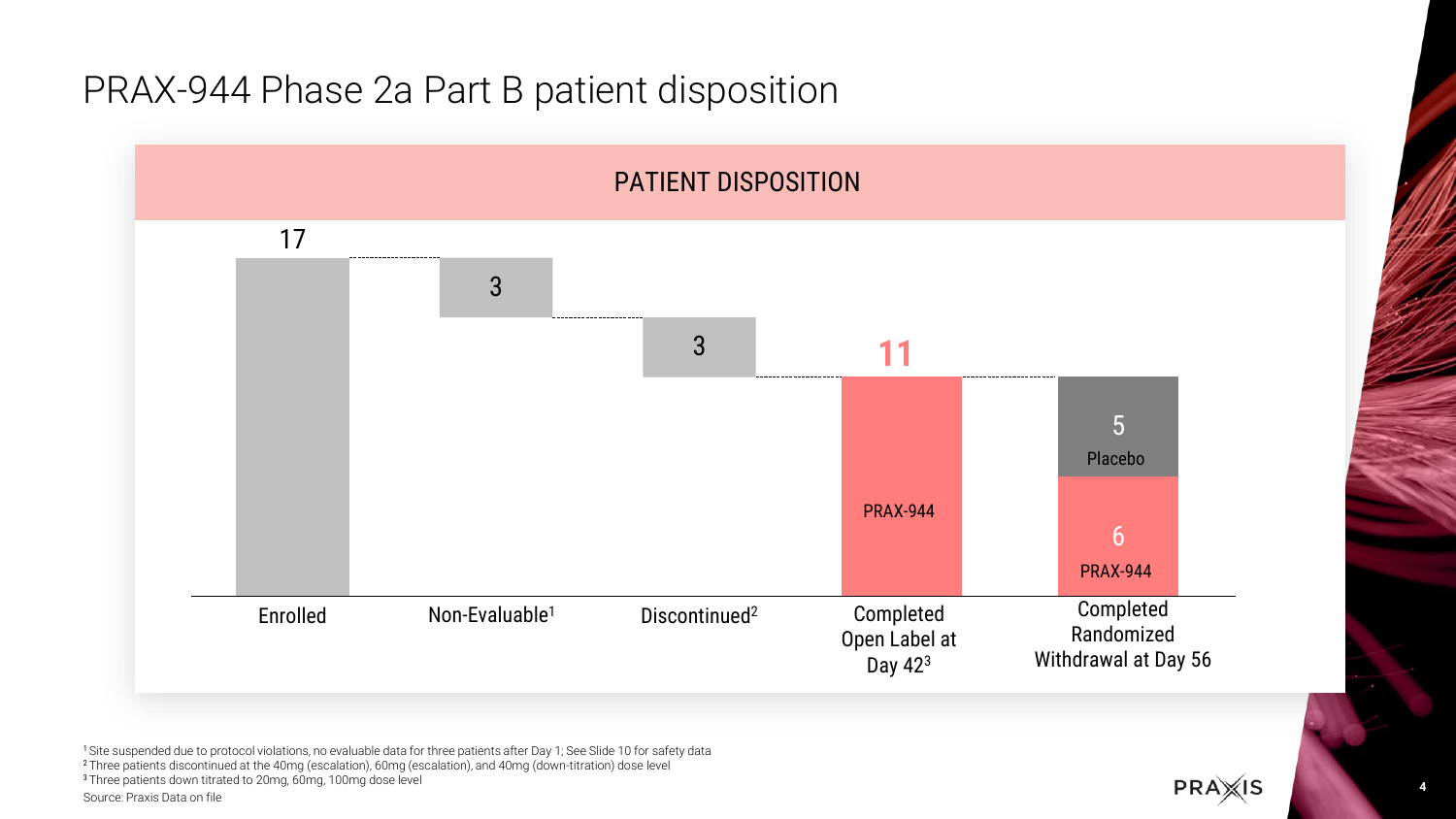# PRAX-944 Phase 2a Part B participants representative of broad essential tremor population

| <b>BASELINE DEMOGRAPHICS</b>                            | <b>EVALUABLE</b><br>PARTICIPANTS <sup>1</sup><br>$(N=14)$ | <b>COMPLETED</b><br>$(N=11)$ |
|---------------------------------------------------------|-----------------------------------------------------------|------------------------------|
| Age, mean (range)                                       | $59(26-76)$                                               | $62(43-76)$                  |
| Gender (Male/Female) (n, %)                             | 11/3 (79%/21%)                                            | 8/3 (73%/27%)                |
| # previously on ET medication (n, %)                    | 9(64%)                                                    | 6(55%)                       |
| # currently on ET medication (n, %)                     | 3(21%)                                                    | 2(18%)                       |
| Family History – First-degree relative with ET $(n, %)$ | 8(57%)                                                    | 5(45%)                       |
| ET worsened over past 3 years $(n, %)$                  | 12 (86%)                                                  | 9(82%)                       |
| TETRAS Modified ADL, mean (SD)                          | 16.6(4.2)                                                 | 16.9(4.3)                    |
| Kinesia ONE, mean (SD)                                  | 9.9(4.1)                                                  | 11.2(3.6)                    |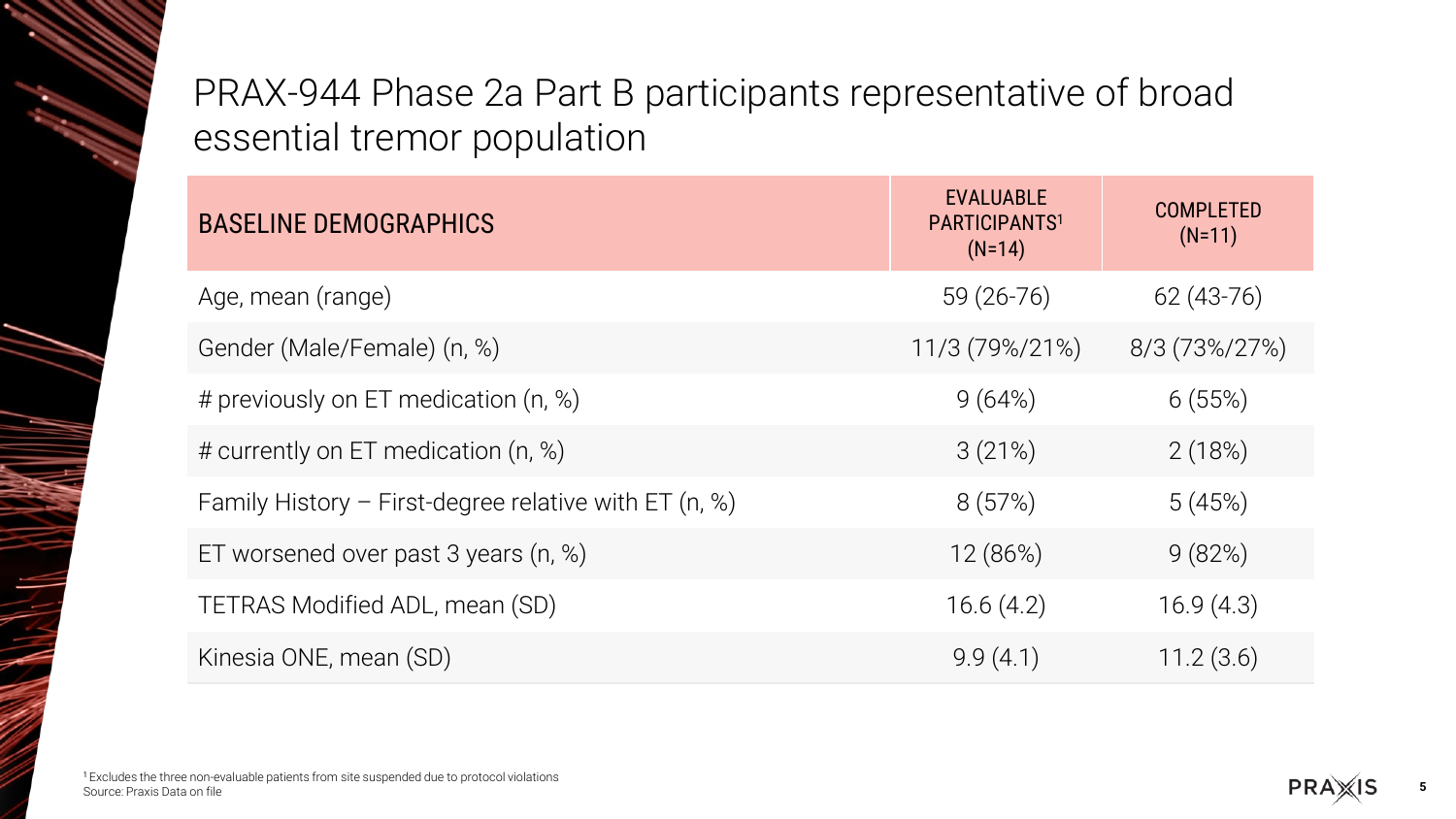Marked functional benefit observed on treatment, with withdrawal resulting in regression to baseline severity



\*Nominal p-value based on ANCOVA Source: Praxis Data on file

**6**

**PRA**<sub>IS</sub>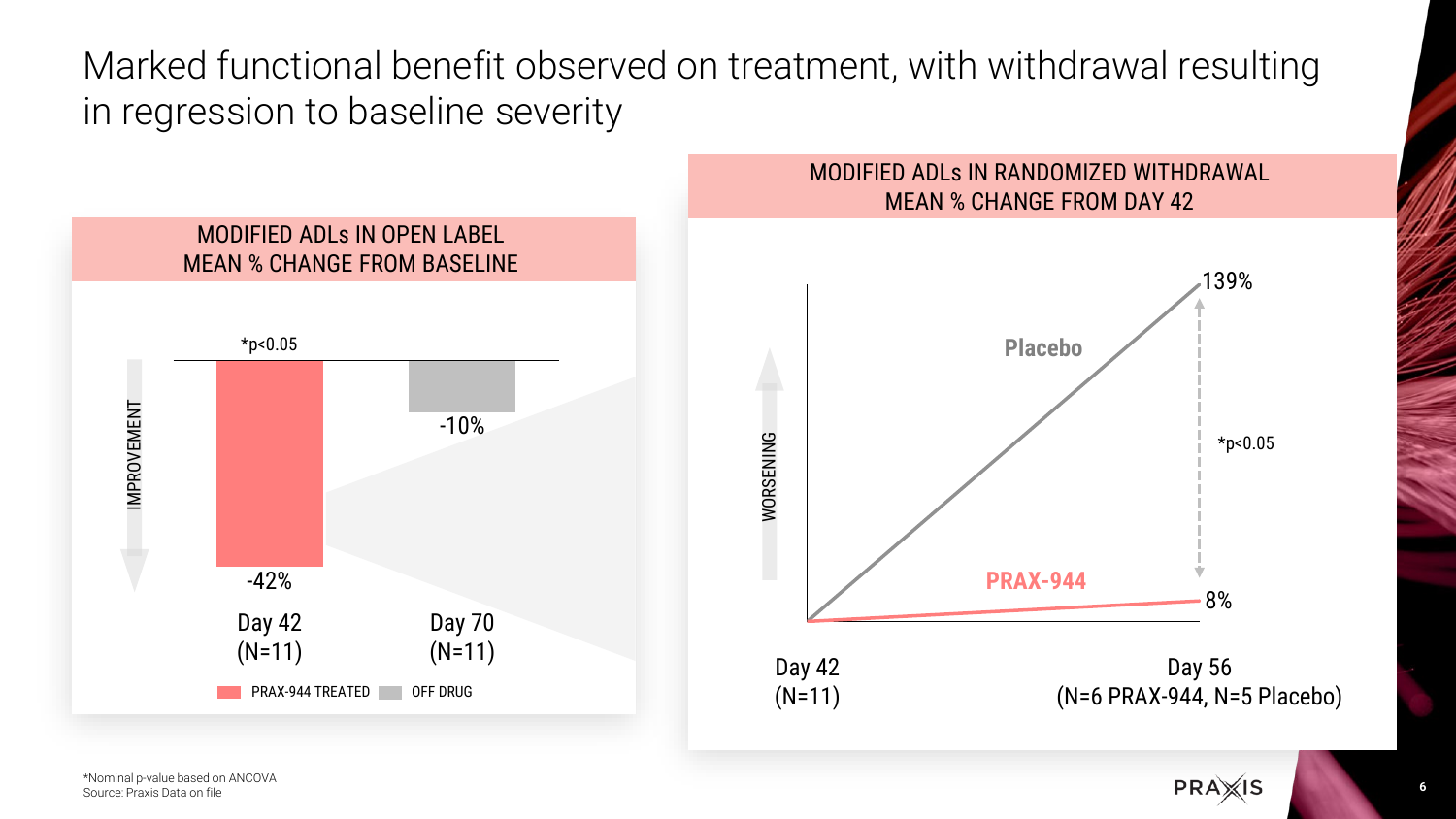

# Functional benefit with PRAX-944 supported by tremor analysis

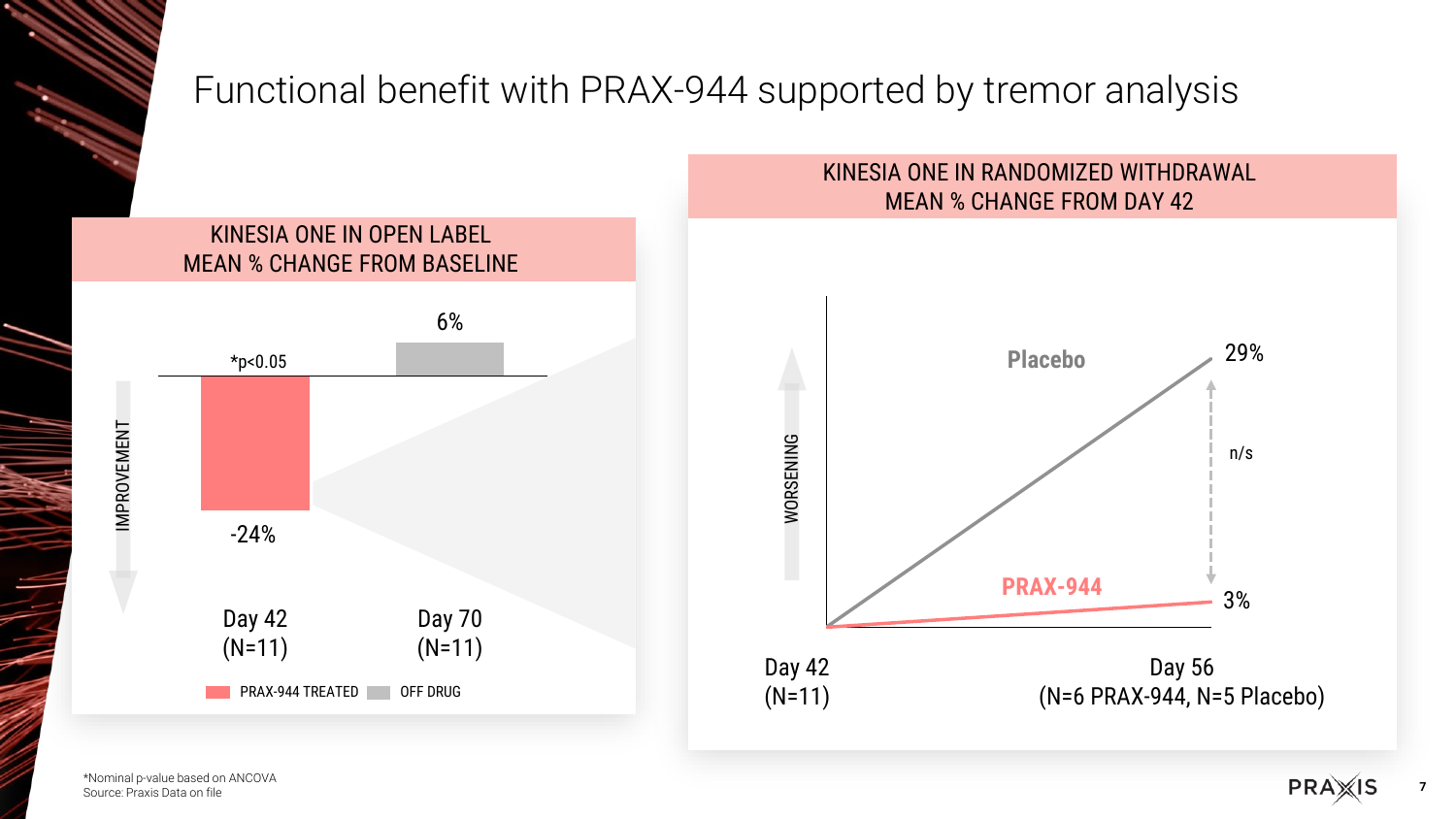## Impact of PRAX-944 on ability to draw

#### EXAMPLE OF SPIRAL TASK FROM PART B PATIENT





Day 1 Baseline

Day 42 On PRAX-944

Day 56 Blinded Off Drug

**PRA**<sup>IS</sup>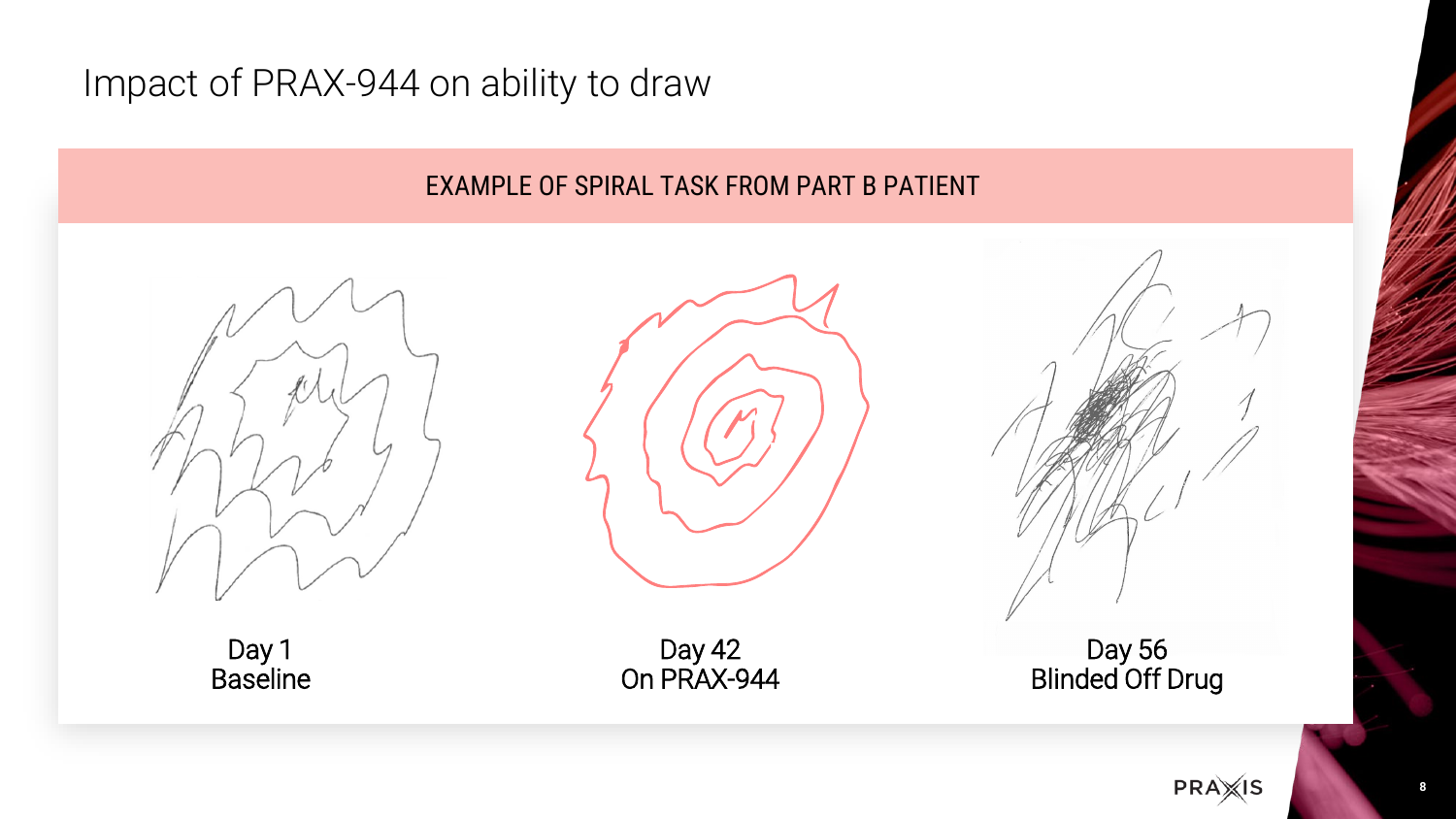

- Safety profile in study consistent with previous experience with PRAX-944
- 8 of 11 participants completed open-label period at highest dose of 120 mg
- 3 of 14 evaluable participants discontinued, with 1 discontinuation unrelated to study drug<sup>1</sup>
- All TEAEs leading to down-titration or discontinuation were mild to moderate2

1 Participant had a pre-existing condition which was unrelated to study drug and required a medical procedure 2One severe AE of essential tremor reported while on placebo following withdrawal of PRAX-944; all other AEs mild to moderate Source: Praxis Data on file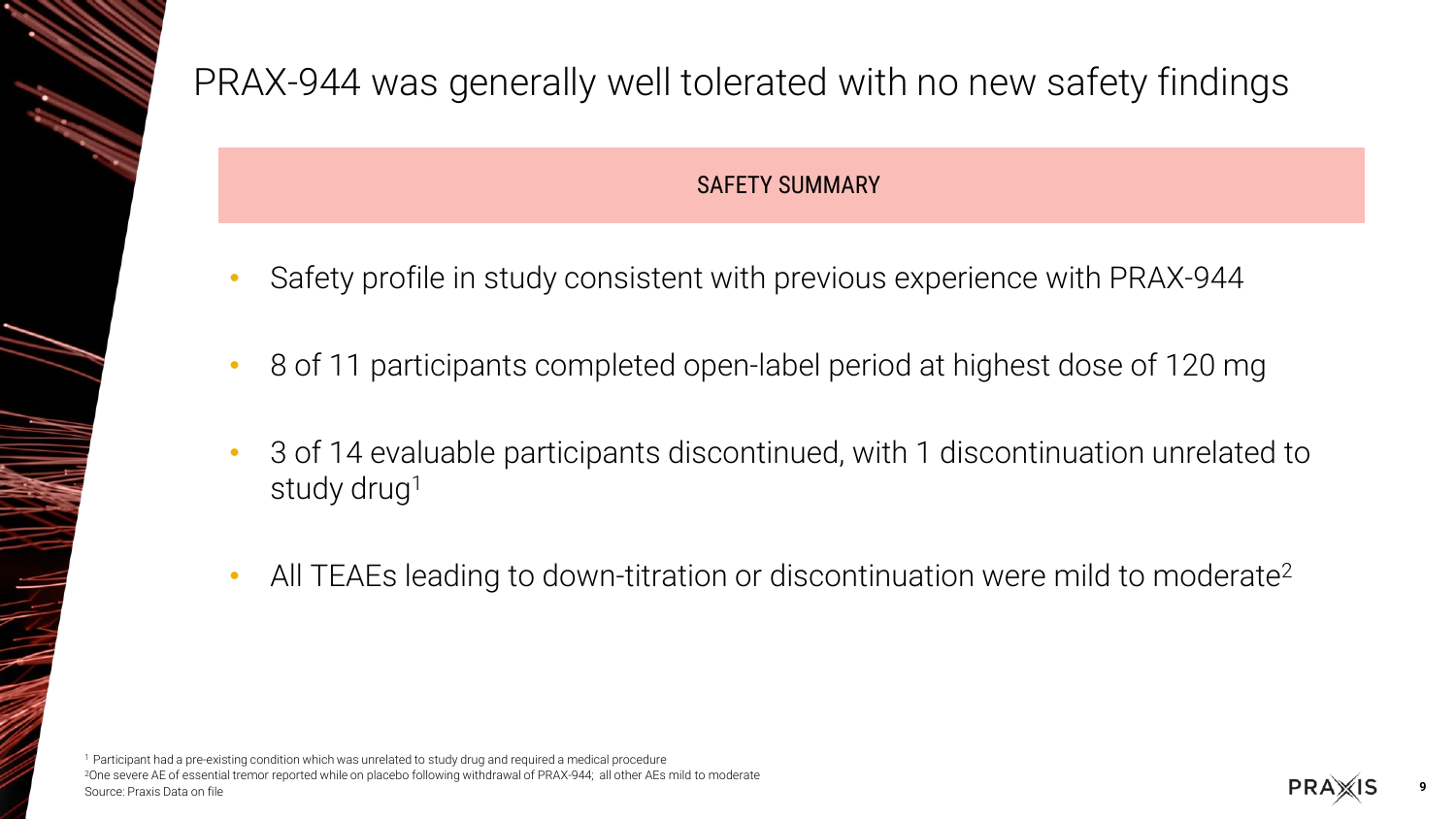## PRAX-944 Phase 2a Part B - TEAE summary

#### TREATMENT-EMERGENT ADVERSE EVENTS (TEAEs) IN >1 PARTICIPANT

| <b>PREFERRED TERM</b> | <b>PART B1</b><br>$(N=14)$ |
|-----------------------|----------------------------|
| Constipation          | 6                          |
| <b>Dizziness</b>      | 4                          |
| Fatigue               | 3                          |
| Cognitive Disorder    | $\mathcal{P}$              |
| Headache              | $\overline{2}$             |
| Insomnia              | $\mathcal{P}$              |
| Paraesthesia          | 2                          |

<sup>1</sup>Excludes the three non-evaluable patients from site suspended due to protocol violations; One severe AE of essential tremor reported while on placebo following withdrawal of PRAX-944; all other AEs mild to moderate

Source: Praxis Data on file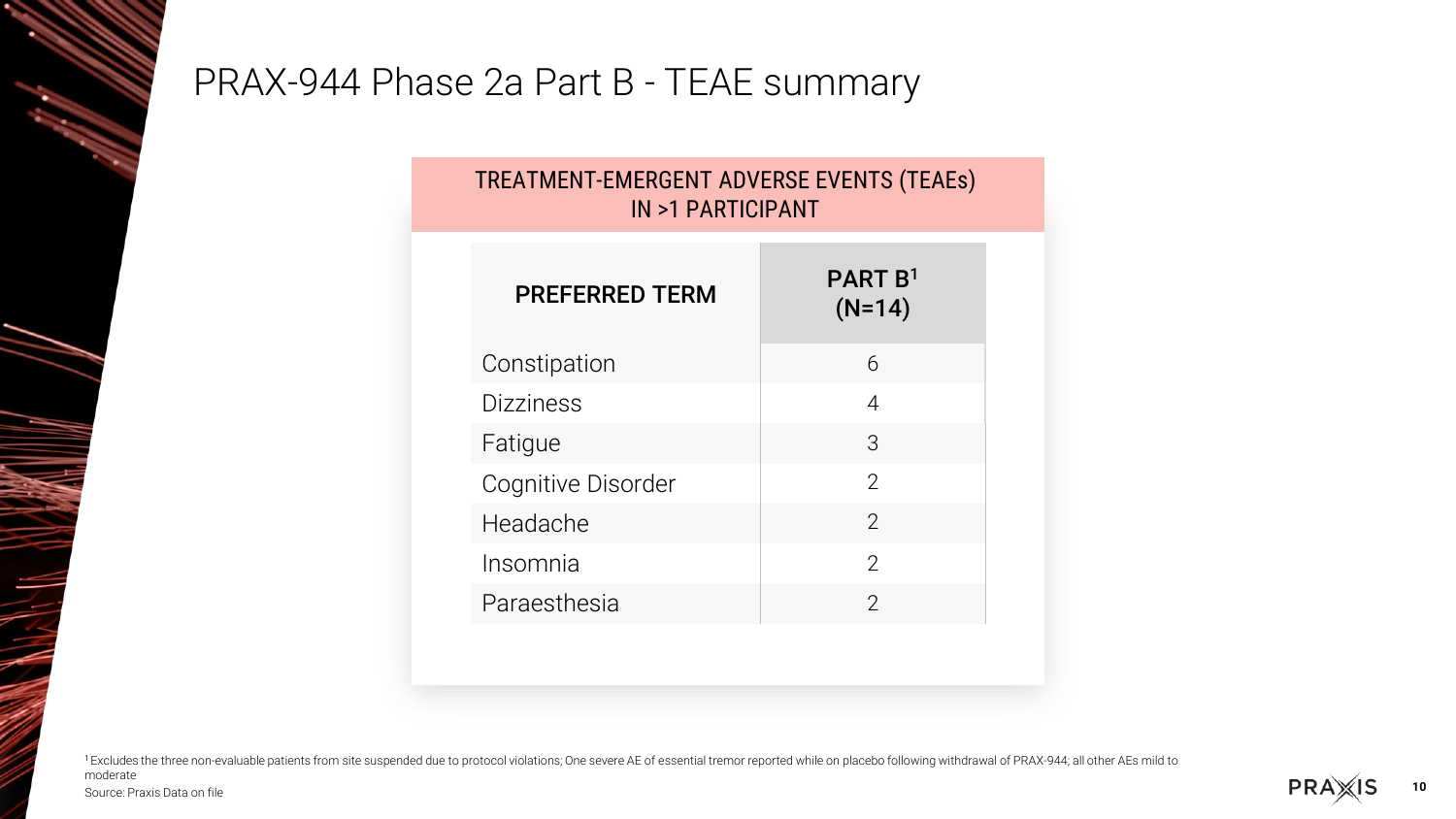# TEAEs leading to dose down-titration or discontinuation were mild to moderate

#### TEAEs LEADING TO DOSE DOWN-TITRATION\*

| <b>PREFERRED TERM</b> | <b>PART B</b><br>$(N=14)$ |
|-----------------------|---------------------------|
| Dizziness postural    |                           |
| Paraesthesia          |                           |
| Somnolence            |                           |

#### TEAEs LEADING TO STUDY DRUG DISCONTINUATION

| <b>PREFERRED TERM</b>                                                        | <b>PART B<sup>4</sup></b><br>$(N=14)$ |
|------------------------------------------------------------------------------|---------------------------------------|
| Confusional state/disturbance in<br>attention <sup>1</sup>                   |                                       |
| Cyst <sup>2</sup>                                                            |                                       |
| Hypotension/gait disturbance/<br>muscle fatigue/speech disorder <sup>3</sup> |                                       |

\*Protocol permitted patients to dose titrate down once during Part B

<sup>1</sup> Participant also down-titrated prior to discontinuation

<sup>2</sup> Participant had a pre-existing condition which was unrelated to study drug and required a medical procedure 3 Same participant

4 Suspended site had 3 participants discontinue with AEs of: dizziness, cognitive disorder (2), hallucinations Source: Praxis Data on file